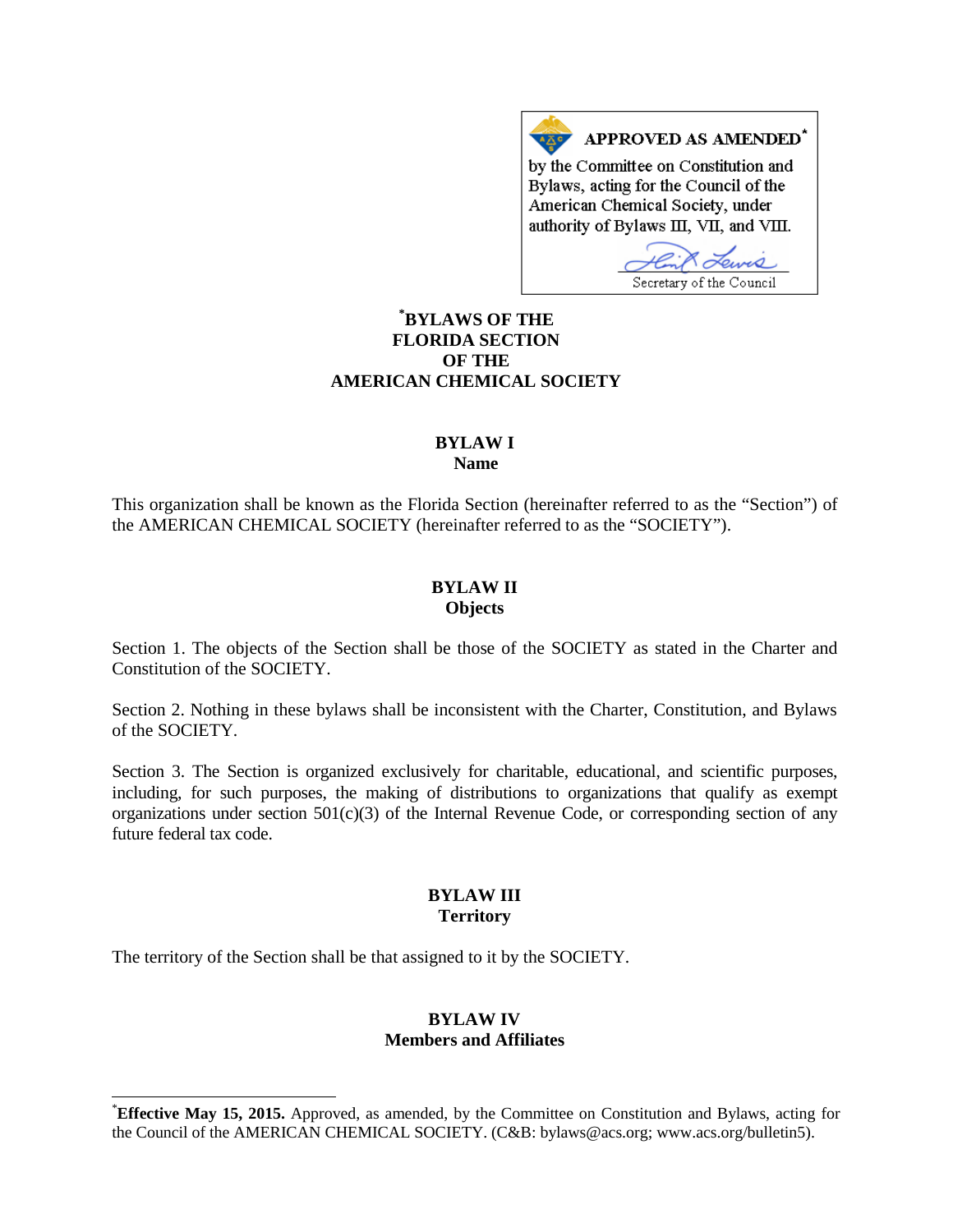Section 1. The rolls of the Section shall include those members and Society Affiliates of the SOCIETY residing within the territory of the Section provided that any exceptions to this rule shall be made in conformity with the Constitution and Bylaws of the SOCIETY.

Section 2. The Section may have Local Section Affiliates as authorized in the Constitution and Bylaws of the SOCIETY. A Local Section Affiliate shall retain affiliate status only so long as payment is made of Local Section Affiliate dues of not less than two dollars (\$2.00) per annum.

Section 3. Members and affiliates shall have such rights and privileges as are accorded them by the Constitution and Bylaws of the SOCIETY.

Section 4. STUDENT MEMBERS may not serve as Councilors, Alternate Councilors, or Temporary Substitute Councilors.

Section 5. Neither a Society Affiliate nor a Local Section Affiliate may vote for or hold an elective position or vote on Articles of Incorporation or bylaws of the Section. A Society Affiliate may not serve as a voting member of the Executive Committee; a Local Section Affiliate may not serve as a member of the Executive Committee.

## **BYLAW V Officers, Executive Committee, and Councilors**

Section 1. The officers of the Section shall be MEMBERS of the SOCIETY and the Section and shall consist of the Chair, Chair-Elect, Chair-Elect-Designate, Secretary, and Treasurer. The Secretary and Treasurer positions may be held by the same person.

Section 2. The Executive Committee shall be the governing body of the Section and as such shall have full power to conduct, manage, and direct the business and affairs of the Section in accordance with the Constitution and Bylaws of the SOCIETY and these bylaws. The Executive Committee shall consist of the officers of the Section, the Chair-Elect-Designate, the Immediate Past Chair, the Councilors and Alternate Councilors, and the Chair and the Chair-Elect of each Subsection. The Executive Committee shall meet upon due notice either at the call of the Chair or upon request of a majority of its members

Section 3. The duties of the officers shall be such as usually pertain to their offices, together with those required by these bylaws and by the Constitution and Bylaws of the SOCIETY, and such other duties as may be assigned to them from time to time by the Executive Committee.

- a. The duties of the Chair shall be to preside at meetings of the Executive Committee, to carry into effect the decisions and recommendations of that Committee, to preside at business meetings of the Section, to appoint all committee chairs and committee members except as stated elsewhere in these bylaws, and to carry out the duties required by the Constitution and Bylaws of the SOCIETY. The Chair of the Section shall serve as Conference Chair for the Florida Annual Meeting and Exhibition.
- b. The duties of the Chair-Elect shall be to serve as Program Chair for the Florida Annual Meeting and Exhibition and work closely with the Chair-Elect Designate. The Chair-Elect shall also assist the Chair with the direction and management of the Section. In the absence of the Chair, the duties of the office shall devolve upon the Chair-Elect. The term of office shall be one year, after which time the Chair-Elect shall succeed to the Chair.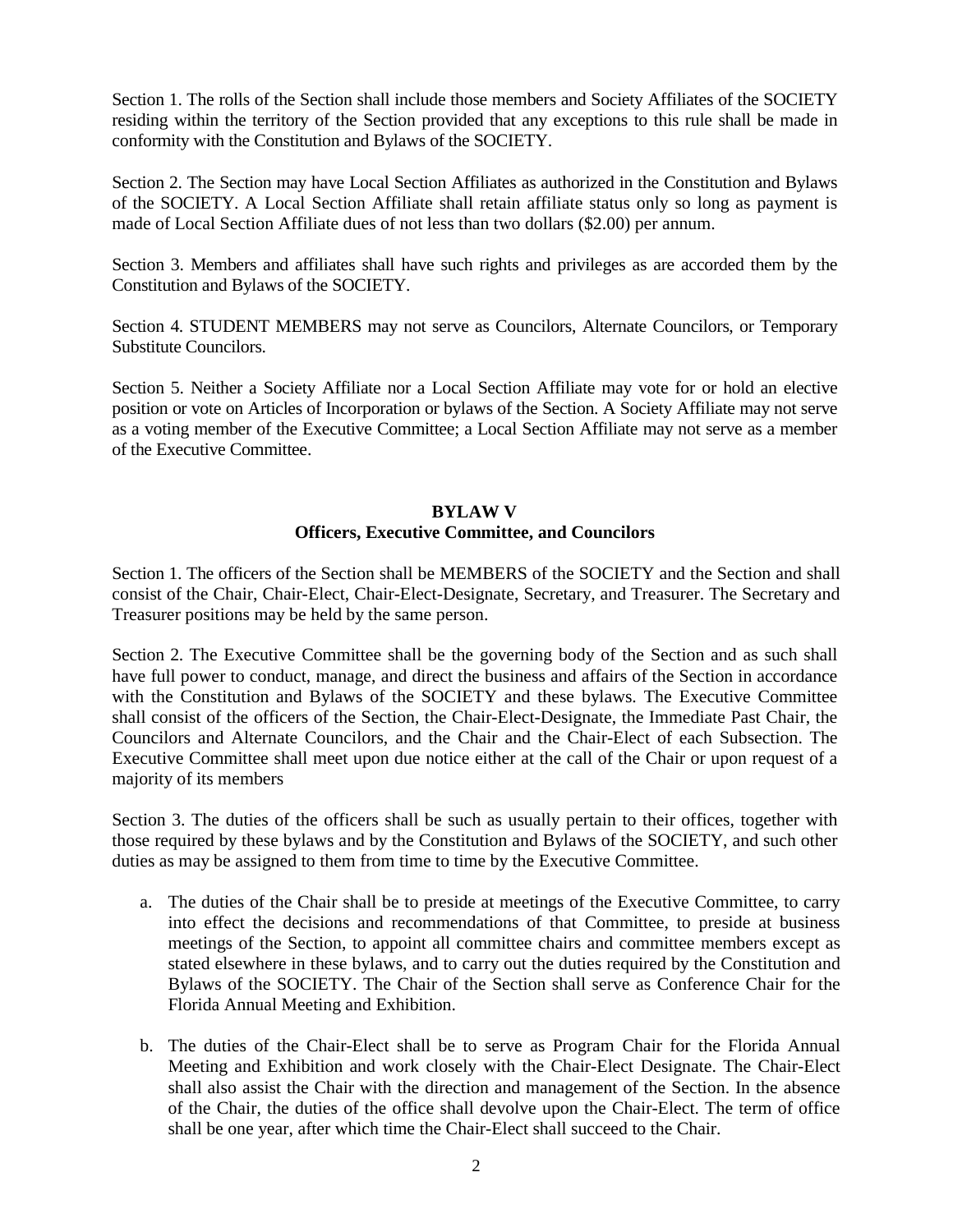- c. The duties of the Chair-Elect-Designate shall be to work with the Chair-Elect in organizing the Florida Annual Meeting and Exposition.
- d. The duties of the Secretary shall be to keep a record of the minutes of the meetings of the Section and of the Executive Committee, to maintain a list of members and affiliates, to send to members and affiliates such notices as the business of the Section may require, to submit a report to the Section at its annual meeting, and to carry out the duties required by the Constitution and Bylaws of the SOCIETY and elsewhere in these bylaws. The term of office shall be for two years; reelection is permissible.
- e. The Treasurer shall have charge of the funds of the Section, keep an accurate record of all receipts and disbursements, receive dues, and make those disbursements approved by the Executive Committee. The Treasurer shall render an account of all transactions and of the financial condition of the Section to the Executive Committee at times set by the Committee, and shall submit such reports as are required by the Constitution and Bylaws of the SOCIETY. The term of office shall be for two years; reelection is permissible.

## Section 4. Vacancies

- a. In the event of a vacancy in the office of Chair, the Chair-Elect shall assume the duties of Chair for the remainder of the term. In such case, the person moving into the position of Chair shall also hold that position during the normal year as Chair as part of the leadership transition.
- b. All other vacancies, except for Councilors and Alternate Councilors, shall be filled by majority vote of the Executive Committee through interim appointment for the period up to the next annual election. At that time, the procedures for election as outlined in the bylaws of the Section shall be followed.
- c. An interim appointee to the vacated office of Chair-Elect shall not automatically succeed to the office of Chair. At the next election, both a Chair and a Chair-Elect shall be elected.
- d. An interim appointee to the vacated office of Chair-Elect-Designate shall not automatically succeed to the office of Chair-Elect. At the next election, both the Chair-Elect-Designate and Chair-Elect shall be elected.

Section 5. Councilors, Alternate Councilors, and Temporary Substitute Councilors

- a. The Section shall have Councilors and Alternate Councilors as provided in the Constitution and Bylaws of the SOCIETY. The Section's Councilors and Alternate Councilors shall carry out those duties assigned to them by the Constitution and Bylaws of the SOCIETY.
- b. Councilors and Alternate Councilors shall be elected from the MEMBERS for three-year terms beginning January 1. Reelection is permissible. Councilors shall be elected in separate years, whenever possible, to provide for a rotation of terms in accordance with the Constitution of the SOCIETY.
- c. In the event that a Councilor is unable to attend a specified meeting of the Council of the SOCIETY, the Chair of the Section shall appoint one of the Alternate Councilors to serve as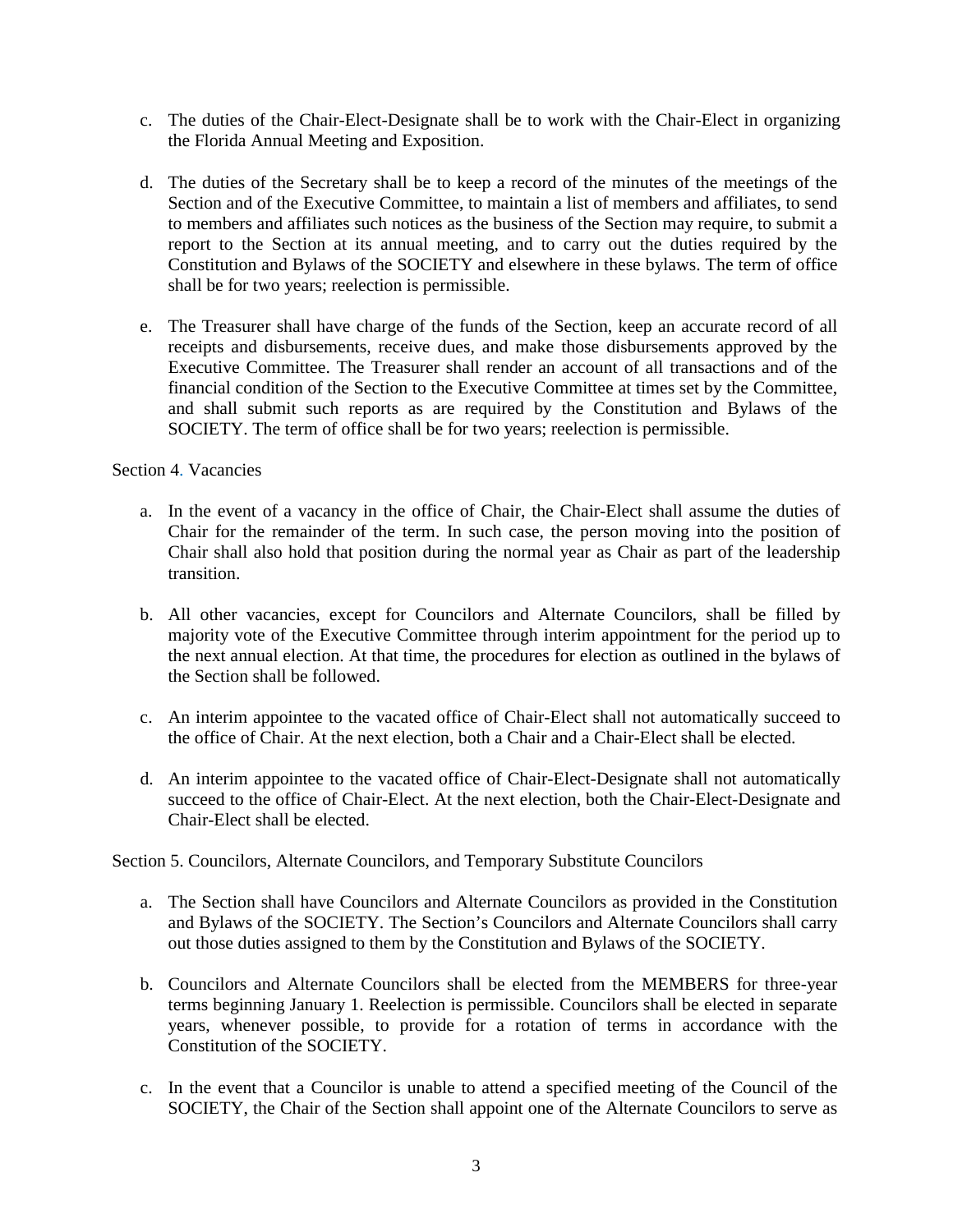Councilor at the specified meeting. Such appointment of an Alternate Councilor shall be for only one meeting.

- d. If every Councilor and Alternate Councilor of the Section will be absent from a Council meeting, thus leaving the Section without representation at such meeting, the Executive Committee may designate one MEMBER of the Section as a Temporary Substitute Councilor in accordance with the Bylaws of the SOCIETY.
- e. The Executive Committee shall designate any Councilors to be disqualified under SOCIETY Bylaw provisions for reallocation of Councilors among the Sections.
- f. Any vacancy in the position of Councilor or Alternate Councilor shall be filled for the remainder of the unexpired term at the time of the next annual election. The vacancy may be filled until the next annual election by appointment by the Executive Committee.

## **BYLAW VI Manner of Election and Terms of Office**

Section 1. The election of officers shall be conducted either by a ballot distributed to the members of the Section in accordance with the Bylaws of the SOCIETY or at a regular meeting of the Section provided there is a quorum present as described elsewhere in these bylaws.

Section 2. The Chair, Chair-Elect, and Chair-Elect-Designate shall serve for a term of one year beginning on January 1 or until their successors are elected. At the end of the Chair-Elect's term of office, the Chair-Elect shall succeed to the office of Chair and the Chair-Elect-Designate shall succeed to the office of Chair-Elect upon completion of their respective terms of office. The terms of the Secretary and Treasurer shall be two years beginning on January 1 or until their successors are elected. The term of the Treasurer shall begin on January 1 of even years, and the term of the Secretary shall begin on January 1 of odd years. Officers, Councilors, and Alternate Councilors shall be elected by a ballot of those eligible to vote.

Section 3. In September of each year, the Nomination Committee shall report to the membership its nominations for each office to be filled. Prior to October 15, any member of the Section may, in writing or from the floor at a meeting, nominate additional candidates for office, if the nomination is seconded by another member. Nominations so made shall be equally valid as those from the Nomination Committee. All candidates nominated shall have indicated willingness to serve if elected.

With the exception of Chair, Chair-Elect, and Chair-Elect-Designate, an incumbent may serve another term. A Councilor serving in the last year of the term who has attended at least two-thirds (2/3) of the Council meetings during the current term, and who has indicated a willingness to continue to serve if elected, shall automatically be nominated for another term.

Section 4. The candidates for each office shall be listed in an order to be selected by lot on a ballot to be distributed to each member of the Section by November 1. The ballot shall provide for a write-in candidate for each position to be filled. Biographical information provided by each candidate for each position will be distributed to each member of the Section by November 1. A paper ballot shall be provided to any member who requests it.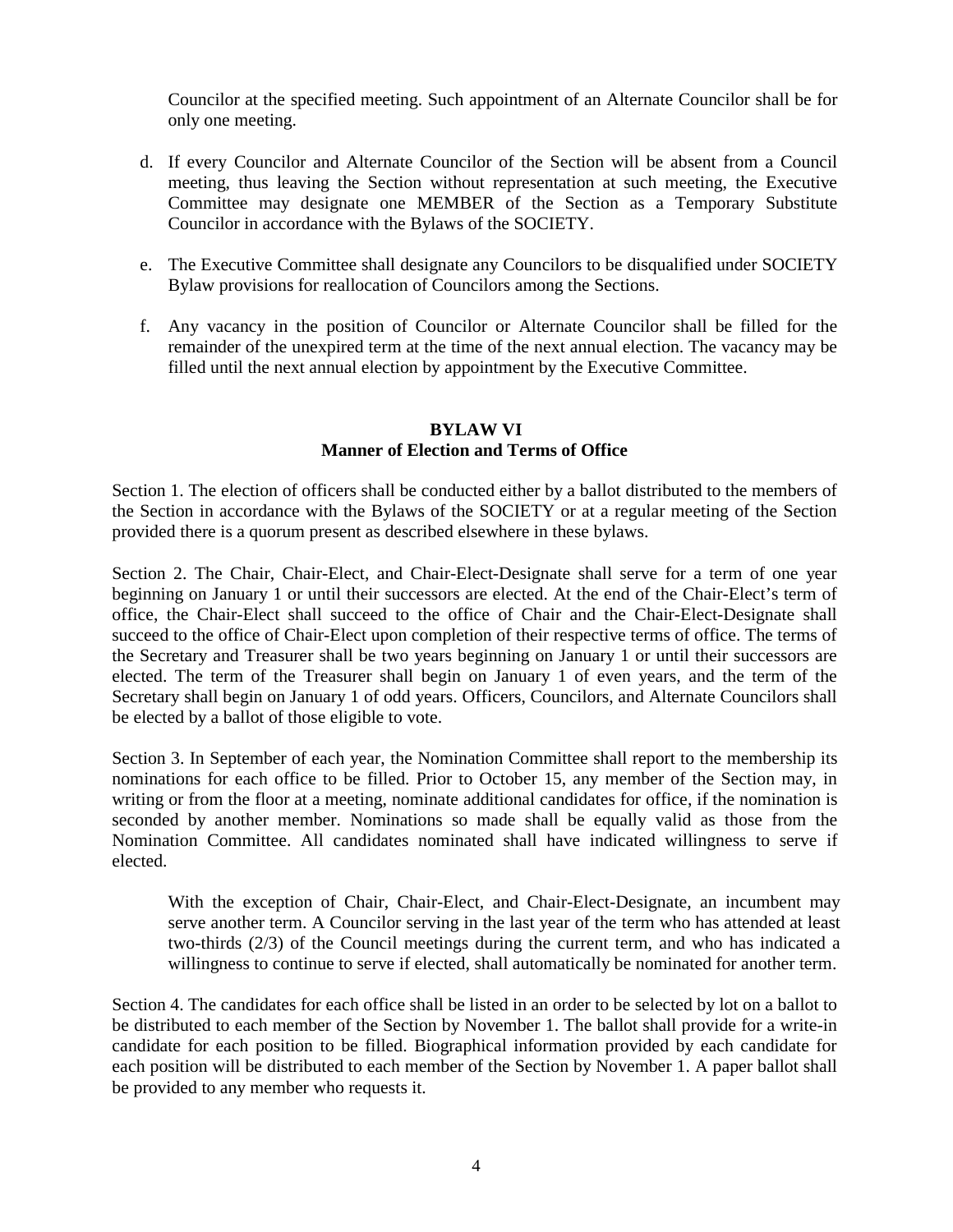Section 5. The ballots shall be tabulated and validated not later than November 15. The candidate for each position receiving the largest number of votes shall be declared elected. In case of a tie vote, the Executive Committee, by ballot, shall elect from among the candidates who share the tie vote; the candidate receiving the largest number of votes shall be declared elected. The candidates for Councilor and Alternate Councilor will be ranked in order of number of votes received. Beginning with the candidate receiving the highest number of votes, the candidates will, in turn, be declared elected to the office of Councilor until all the open positions are filled, then to the office of Alternate Councilor until all the open positions are filled.

The results shall be announced by the Section Chair as soon as possible after the election, and also published in the Section's newsletter and/or on the Section's website soon thereafter. The results shall be certified to the Executive Director of the SOCIETY not later than December 1 in accordance with the Bylaws of the SOCIETY.

Section 6. Nominations for Subsection officers shall be made in a manner to be determined by the members of the Subsection. The manner of election shall provide every member in a Subsection the opportunity to vote. The Secretary of each Subsection shall report election results to the Section Secretary by December 1.

Section 7. In accordance with the SOCIETY's Bylaws, balloting procedures should ensure fair balloting that is open to all eligible members, protection against fraudulent balloting, and the timely reporting and archiving of balloting results.

## **BYLAW VII Recall of Elected Officials**

Section 1. The elected officials of the Section (officers and elected Executive Committee members) are subject to recall for neglect of duties or conduct injurious to the SOCIETY. Recall procedures are not applicable to Councilors and Alternate Councilors.

Section 2. The recall of an official shall be initiated when a signed petition, indicating in writing the specific charges and reasonable substantiating evidence, is submitted to the Chair from at least five members of the Section. In the event the Chair is the official in question, the Chair-Elect shall receive the petition and shall assume the duties of the Chair with respect to this issue until the issue is resolved.

Section 3. The Chair shall, without delay, determine that the petitioners are aware of the gravity of their actions and the procedures to be followed. The Chair shall seek an alternate resolution to the problem and a withdrawal of the petition at this time. In the absence of a resolution to the problem, the Chair shall notify the members of the Executive Committee and call a special meeting within thirty days.

- a. The Executive Committee shall promptly continue the recall process or dismiss the petition as ill-founded or find an alternate resolution to the problem. The Chair shall promptly inform the petitioners and the official of the decision of the Executive Committee. If no contact with the official can be made after a reasonable effort, the Executive Committee may remove the official in question with a two-thirds (2/3) vote of the remaining members.
- b. If the proceedings continue: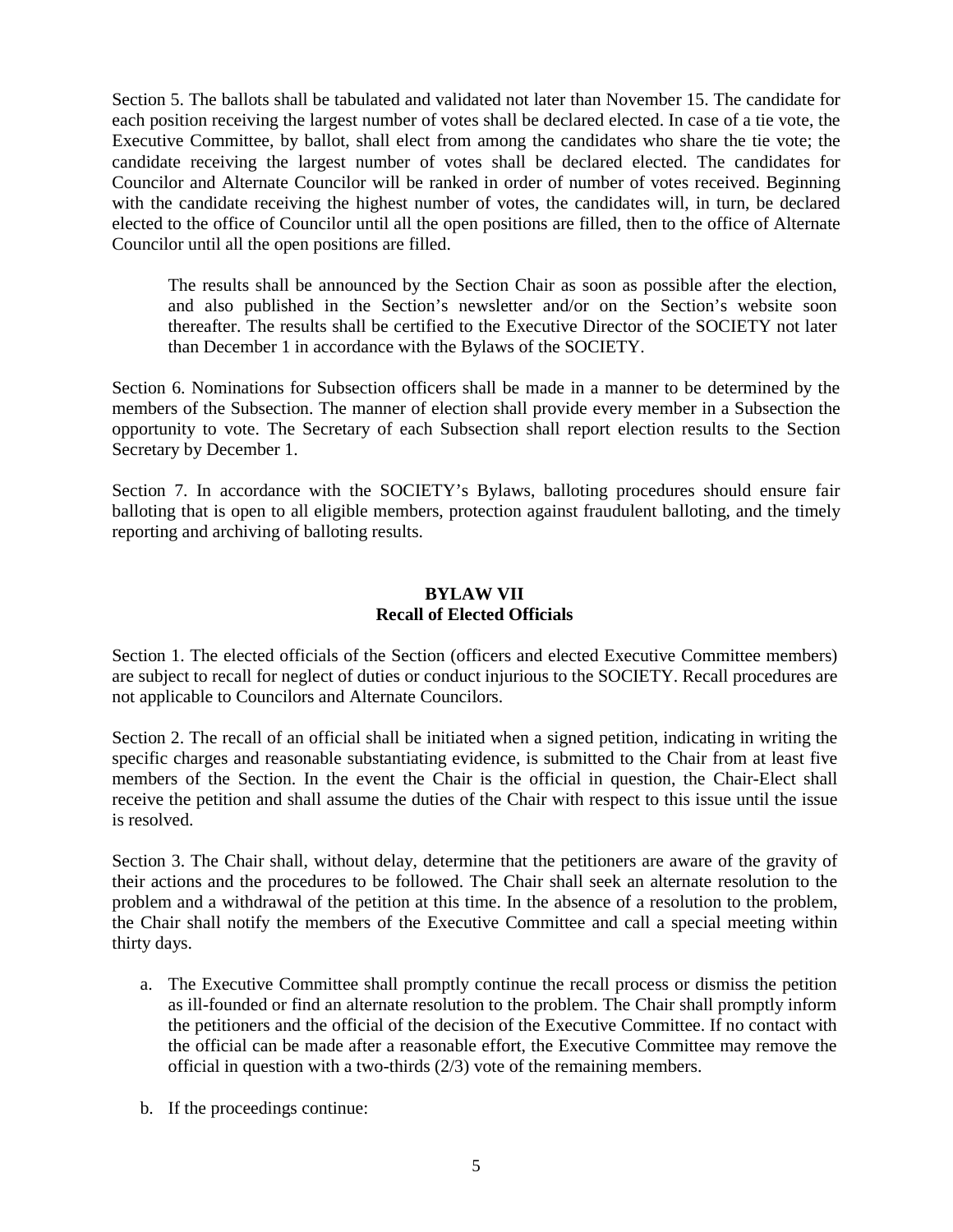- (1) The Chair shall assign the duties of the official to another qualified MEMBER of the Section until the issue is resolved.
- (2) The official shall be offered an opportunity to answer the allegations in the petition before the Executive Committee. A certified letter shall be sent to the last known address on the official SOCIETY membership rolls. Upon notification, the official shall have thirty days to make a written response to the allegations.
- (3) The Executive Committee shall decide whether or not to proceed after studying the official's response. The Chair shall inform the official and the petitioners of the decision of the Executive Committee. If the Executive Committee decides that the proceedings shall continue, the official shall choose one of the following options:
	- (a) The official may resign.
	- (b) The official may request a recall vote. Section members shall be informed, through brief written statements prepared by the Executive Committee and the official, of the issues involved with the recall vote. Both statements shall be distributed to the members with the ballot. A paper ballot shall be provided to any member who requests it. At least two-thirds (2/3) of votes cast shall be required for the official to be removed from office. The membership shall be informed of the results of the recall vote.
	- (c) The official may request a hearing and a recall vote by the remaining members of the Executive Committee. At least two-thirds (2/3) vote of the remaining members of the Executive Committee shall be required to recall the official.
	- (d) The official may choose not to respond and thus forfeit the position.

Section 4. The vacancy provisions of these bylaws shall be used to fill a vacancy caused by a recall process. The Executive Director of the SOCIETY shall be informed of the recall and the filling of the vacancy.

#### **BYLAW VIII Committees**

Section 1. The Executive Committee shall establish committees as necessary for the proper operation of the Section.

Section 2. The Section shall have the following standing committees: Awards, Education, Nomination, and Program.

## **BYLAW IX Meetings**

Section 1. The Section shall hold regular meetings at places, times, and intervals designated by the Executive Committee. The Executive Committee shall designate one of the regular meetings of the Section as the annual meeting.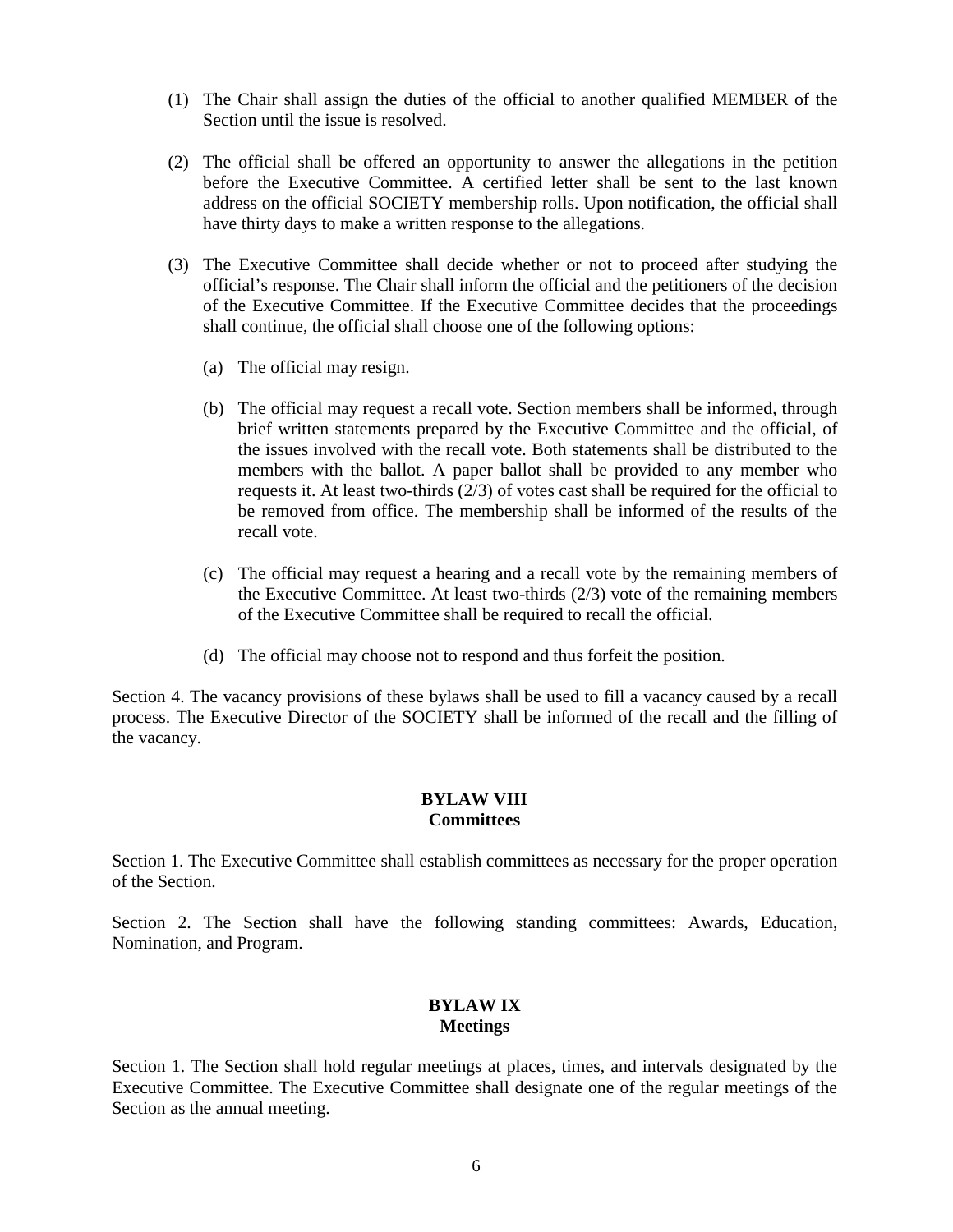Section 2. The Executive Committee shall set the order of business for regular meetings of the Section. The order of business may be suspended by a majority vote of the members present at any regular meeting.

Section 3. The Section may hold special business meetings upon the written request of a majority of the Executive Committee or upon the written request of 15 members of the Section. Such request shall be received by the Secretary at least ten days before the date requested for the meeting and shall state the exact nature of the business to be transacted. No other business shall transpire at such meetings.

Section 4. Meetings of the Executive Committee and business meetings of the Section, with the approval of the Executive Committee, may be held by means of electronic communications technology that permits those in attendance to read or hear the proceedings substantially concurrently with their occurrence, to vote on matters submitted, to pose questions, and to make comments.

Section 5. The Executive Committee shall meet upon due notice either at the call of the Chair or upon request of a majority of its members. A quorum for an Executive Committee meeting shall consist of a majority of the members of the Committee. In the absence of a quorum, called meetings of the Executive Committee shall adjourn to a specific date.

Section 6. Due notice of all meetings shall be sent to each member and affiliate of the Section. A quorum for the transaction of business at a Section meeting shall consist of 10 members of the Section. No business shall be conducted in the absence of a quorum.

Section 7. The most recent edition of *Robert's Rules of Order Newly Revised* shall be the parliamentary authority for all matters not covered in these bylaws or in the SOCIETY's documents.

#### **BYLAW X Subsections**

Section 1. Section members shall have the privilege of forming Subsections that shall be concerned with the promotion of chemistry in all its branches, particular in the form of scientific meetings. Each Subsection must be approved by the Executive Committee and function in the territory assigned by that Committee. The Subsection shall function under all the rules and regulations of the Section. A Subsection may be dissolved by order of the Executive Committee.

Section 2. The officers of a Subsection shall be a Chair and a Secretary and such other offices as may be deemed necessary by the Subsection for the proper conduct of the activities of the Subsection. The officers of each Subsection shall serve for a term of one year beginning on January 1, or until their successors are elected.

## **BYLAW XI Finances**

Section 1.

a. Members of the Section may be assessed voluntary Local Section dues in an amount set by the Executive Committee. The Executive Committee shall have the option to waive or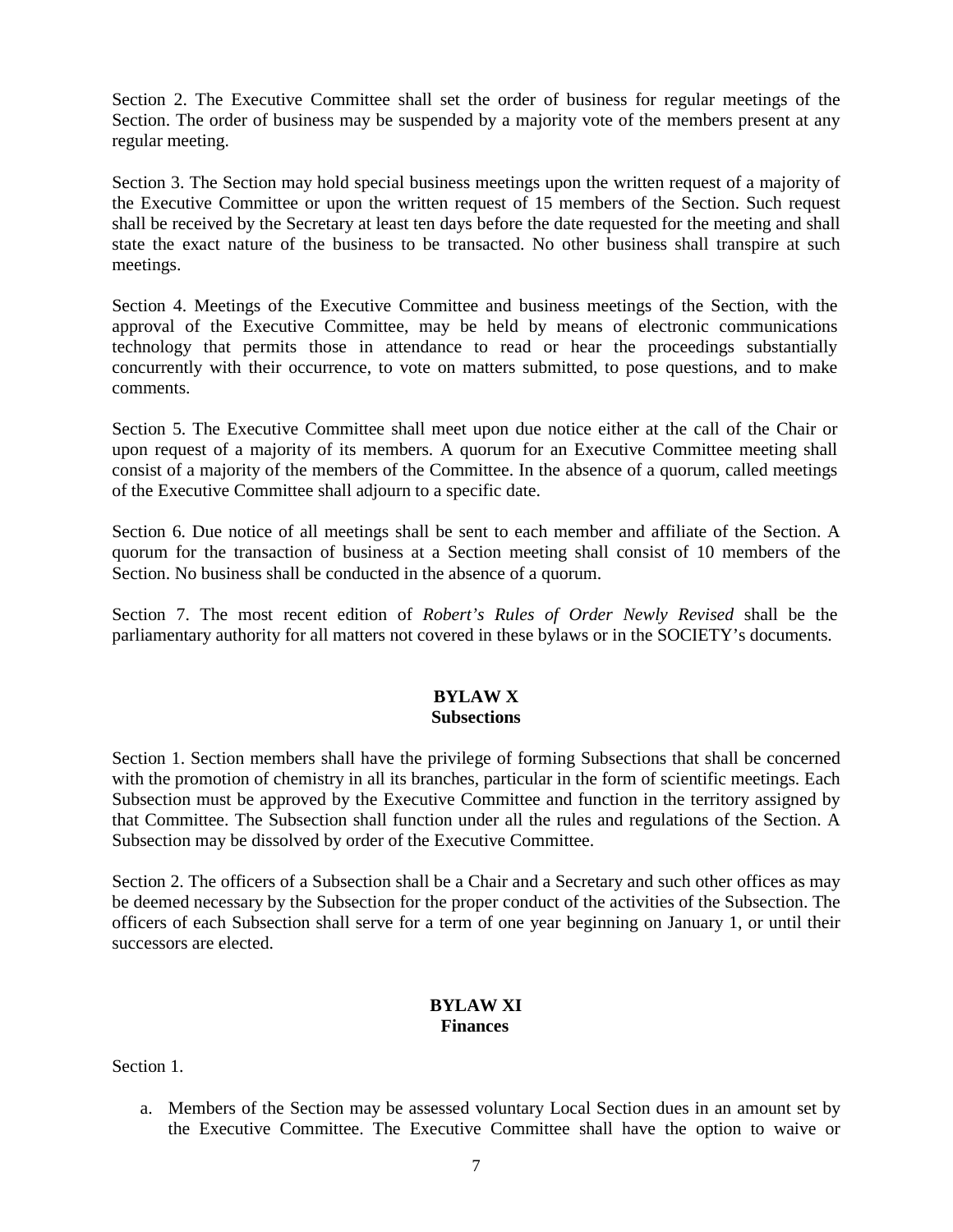discount dues for STUDENT MEMBERS and for others as provided in the SOCIETY's Bylaws for waived or discounted dues.

- b. Society Affiliates may be assessed annual dues in an amount set by the Executive Committee.
- c. The annual dues of Local Section Affiliates shall be determined by the Executive Committee in accordance with the Constitution and Bylaws of the SOCIETY, and as mentioned elsewhere in these bylaws.

Section 2. The Section may raise or collect funds to be expended for local purposes, and may have the entire management and control of such funds insofar as such management and control shall not conflict with any provision of these bylaws or with the Constitution or Bylaws of the SOCIETY.

Section 3. The Section may receive donations or bequests made to it, and may expend or invest the same on behalf of the Section. Such expenditures or investments shall be made by the Treasurer of the Section upon authorization by the Executive Committee.

Section 4. An annual audit of the books of the Treasurer and of any other transactions regarding the Section's funds shall be conducted by two or more disinterested members or individuals, appointed by an officer with no authority to disburse funds. The audit report shall be submitted to the Executive Committee by January 31.

## **BYLAW XII Amendments**

Section 1. A petition to amend the bylaws may be initiated by the Executive Committee, or by petition signed by at least 15 members of the Section. If the proposed amendment is approved by the Executive Committee, if practical, it shall be submitted to the SOCIETY's Committee on Constitution and Bylaws for review. After any required changes are incorporated, and any recommended changes reviewed and accepted or rejected by the Executive Committee or a majority of the petitioners, the Secretary shall, as soon as practical, distribute the amendment(s) to each member of the Section with either notice of the next meeting or notice of a ballot on the amendment.

Section 2. If a proposed amendment is not approved by a majority of the Executive Committee, and if the petition is signed by at least 15 members of the Section, if practical, it shall be submitted to the SOCIETY's Committee on Constitution and Bylaws for review before being distributed to the members of the Section. After any required changes are incorporated, and any recommended changes reviewed and accepted or rejected by a majority of the petitioners, the Secretary shall, as soon as practical, distribute the amendment(s) to each member of the Section with either notice of the next meeting or notice of a ballot on the amendment.

Section 3. At least two-thirds (2/3) of votes cast shall be required to approve the amendment.

Section 4. The Secretary shall distribute the outcome of the vote regarding the amendment(s) to the Section members and within one month shall meet all requirements for submitting the results to the Committee on Constitution and Bylaws.